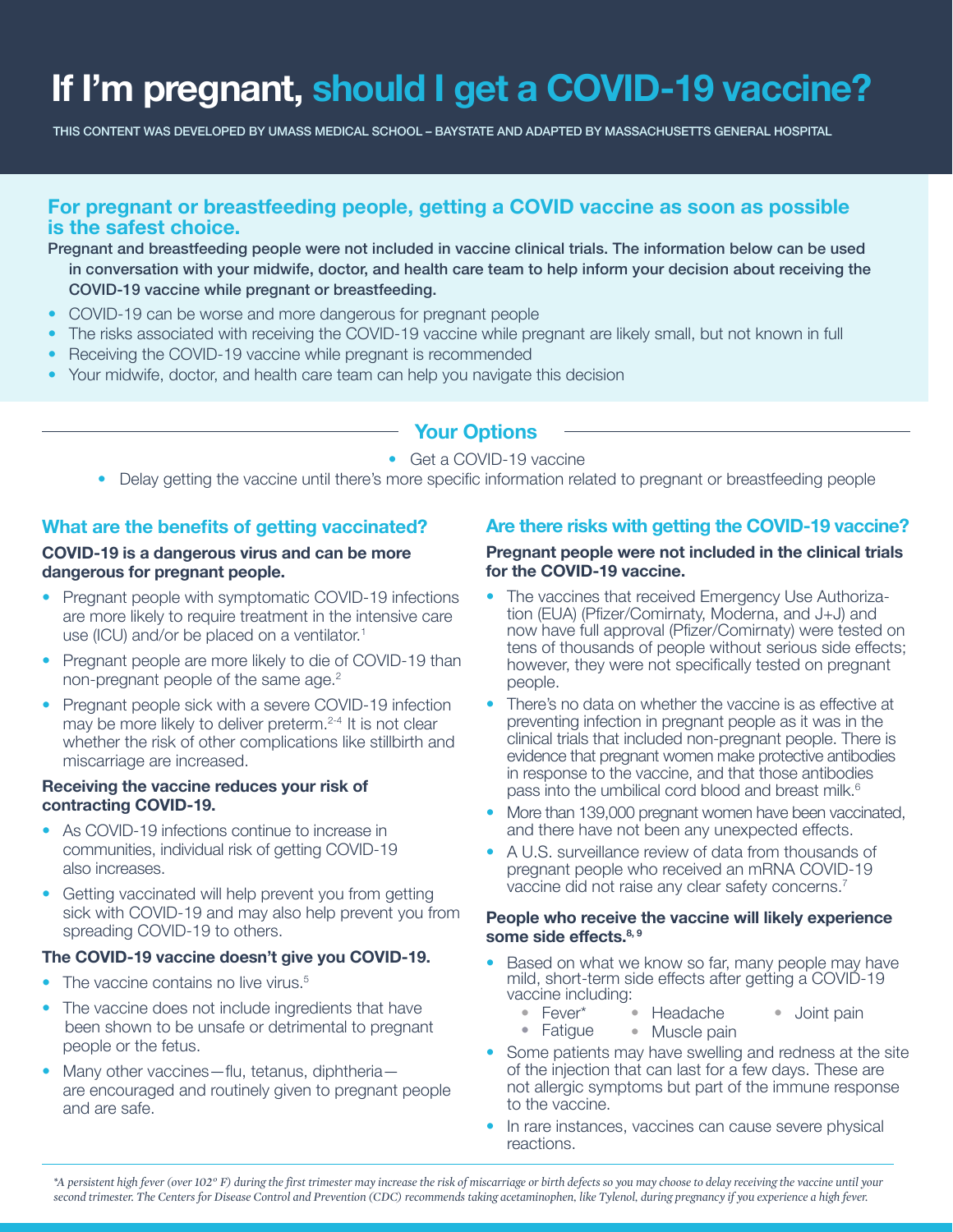# **If I'm pregnant, should I get a COVID-19 vaccine?**

THIS CONTENT WAS DEVELOPED BY UMASS MEDICAL SCHOOL – BAYSTATE AND ADAPTED BY MASSACHUSETTS GENERAL HOSPITAL

# **Consider your own personal risk of getting COVID-19**

## Recommendations from the experts

COVID-19 is dangerous and spreads easily. The CDC recommends the COVID-19 vaccine for persons 12 years of age and older (Pfizer/Comirnaty) and 18 years of age and older (Moderna and J&J) in the U.S.

The Society for Maternal-Fetal Medicine (SMFM), the American College of Obstetricians and Gynecologists (ACOG) and other pregnancy experts recommend that pregnant and lactating people be vaccinated against COVID-19. The CDC also recommends vaccination for "all people aged 12 years and older, including people who are pregnant, breastfeeding, trying to get pregnant now, or might become pregnant in the future."

The recommendation for vaccination in pregnancy came after the recommendation for people who are not pregnant because pregnant people were not included in the clinical trials. This is a standard practice for new drugs and not due to a concern with this vaccine in particular.

The SMFM reports no reason to think the vaccine affects the safety of breast milk.<sup>8</sup> When people have an infection or receive a vaccine, their bodies make antibodies to fight the infection. The antibodies from vaccines during pregnancy do transfer into breast milk and then the baby. Since the COVID-19 vaccine doesn't contain live virus, there's no risk for COVID-19 to be present in breast milk.<sup>1</sup>

As you consider this decision, learn as much as you can about COVID-19 and the vaccine from a trusted source, like your midwife, doctor or health care team.

More information about the vaccine can also be found on massgeneral.org/news/coronavirus/vaccine.

## The risk of contracting and becoming sick with COVID-19 is higher if:

- You have contact with people outside of your immediate household
- Your community has a high rate of infection and spread of COVID-19
- You work in health care or another frontline, essential profession<sup>11</sup>
- You have other medical issues like diabetes, high blood pressure or heart disease
- You are a smoker
- You are overweight
- You are 35 years of age or older

## Even after you are vaccinated, it is important to follow the CDC's guidance to reduce the risk of COVID infection:

- Wear a mask when around people outside of your immediate household
- You and the people you who live with you should follow social distancing guidelines for the length of your pregnancy



## **When you decide to get the COVID-19 vaccine**

- You'll receive a "V-safe information sheet" with instructions for reporting symptoms after your vaccine. You can help researchers track side effects and learn more about the experience of pregnant people with the vaccine.
- Was this decision-making tool helpful?
- We'd like to hear your feedback at https://collaborate.tuftsctsi.org/redcap/surveys/index.php?s=RNAW39NCLL